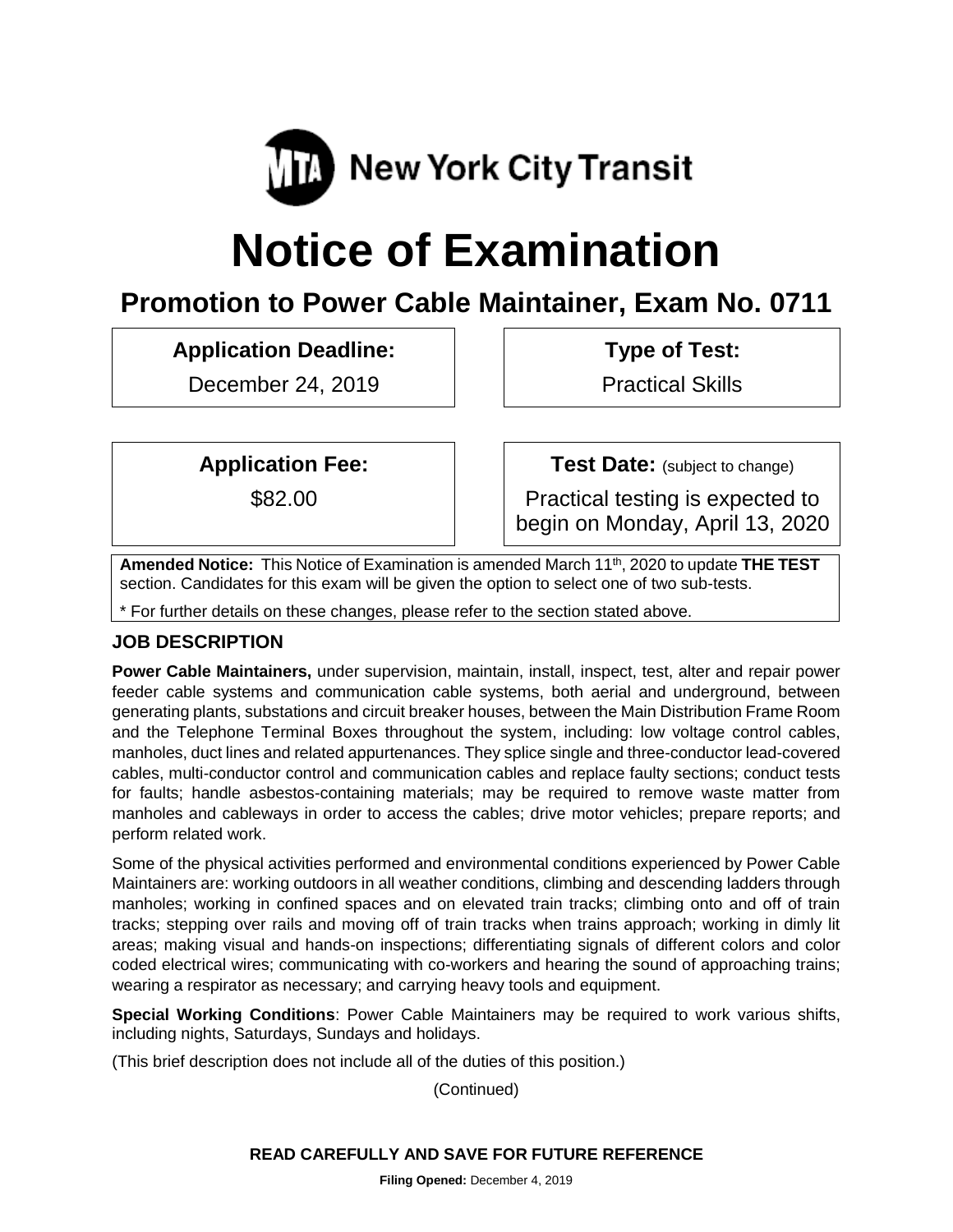# **SALARY**

The current minimum salary for Power Cable Maintainer is \$31.64 per hour for a 40-hour work week. This rate is subject to change.

## **ELIGIBILITY TO TAKE EXAMINATION**

This examination is open to each employee of MTA New York City Transit who on **the first date of the practical skills test:**

- 1. Is permanently (not provisionally) employed in or appears on a Preferred List (see Note, below) for the title Transit Electrical Helper, working in Electrical Power Maintenance; or
- 2. Is employed in the Non-Competitive title of Transit Electrical Apprentice and has satisfactorily completed the three-year Transit Electrical Apprentice program in Power Maintenance and is employed in the Division of Power; and
- 3. Is not otherwise ineligible.

(Note: A "Preferred List" is a civil service list which is only for certain former permanent incumbents of the eligible title who have rehiring rights.)

**The admission of employees who are employed in the non-competitive title of Transit Electrical Apprentice in the Division of Power is on a collateral basis pursuant to Section 52(14) of the New York Civil Service Law.**

This examination is also open to employees who were appointed to an eligible title pursuant to New York State Civil Service Law, section 55-a, and who meet all other eligibility requirements.

You are responsible for determining whether you meet the eligibility requirements for this examination prior to submitting the *Application*. If you do not know if you are eligible, check with **your department's Human Resources representative**. You may be given the practical test before we verify your eligibility. If you are marked "Not Eligible," your application fee will **not** be refunded and you will **not** receive a score.

This examination is **not** open to employees of MaBSTOA or MTA Bus Company, or to employees of MTA agencies other than MTA New York City Transit.

# **REQUIREMENTS TO BE PROMOTED**

**Probationary Period: From the competitive title of Transit Electrical Helper:** At the time of promotion, you must have completed your probationary period in the eligible title of Transit Electrical Helper (only Transit Electrical Helpers employed in Electrical Power Maintenance) indicated in the above "Eligibility to Take Examination" section or your name must appear on a Preferred List for that eligible title at the time of promotion. Additionally, you must have served permanently in the eligible title for at least one year. Time served prior to a break in service of more than one year will not be credited.

**From the non-competitive title of Transit Electrical Apprentice**: At the time of promotion, you must be employed as a Transit Electrical Apprentice in the Power Maintenance Division of MTA NYC Transit.

**Driver License Requirement:** At the time of promotion, you must have a Motor Vehicle Driver License valid in the State of New York with no disqualifying restrictions that would preclude the performance of the duties of this title. If you have serious moving violations, a license suspension or an accident record you may be disqualified. This license must be maintained for the duration of your employment in the title.

(Continued)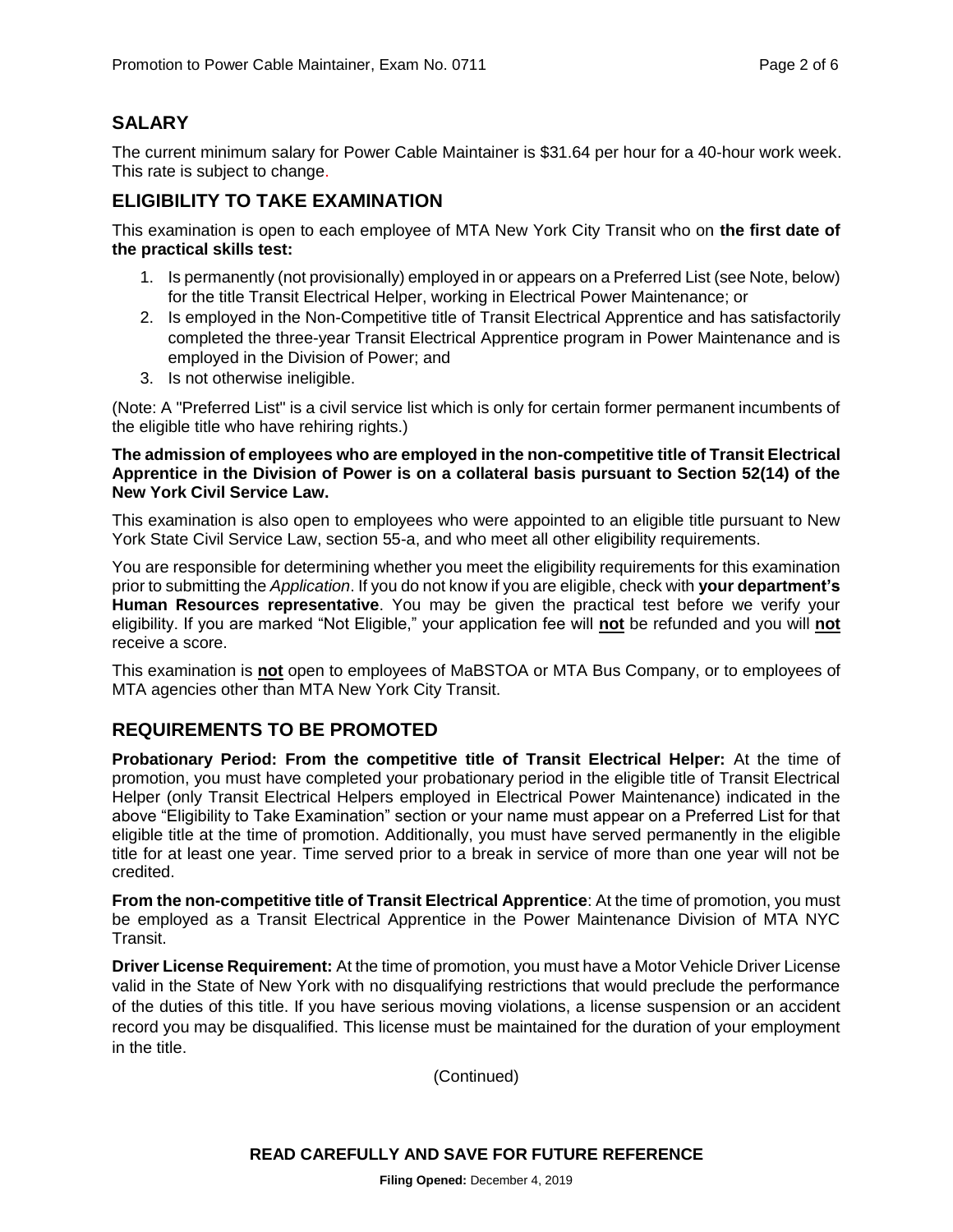# **REQUIREMENTS TO BE PROMOTED** (Continued)

**Medical Requirement:** Medical guidelines have been established for the position of Power Cable Maintainer. Candidates will be examined to determine whether they can perform the essential functions of the position of Power Cable Maintainer. Where appropriate, a reasonable accommodation will be provided for a person with a disability to enable him or her to take the examination and/or perform the essential functions of the job.

**Drug Screening Requirement:** You must pass a drug screening in order to be promoted, and if promoted, you will be subject to random drug and alcohol tests for the duration of your employment. Additionally, if you have tested positive on a drug or alcohol test or had a refusal to test during preemployment or while employed by a Federal DOT-regulated employer during the applicable period, you must have completed the Substance Abuse Professional (SAP) evaluation, referral and education/treatment process required by federal law in order to be promoted to this safety-sensitive position.

#### **ADDITIONAL INFORMATION**

**Safety Certification and Training**: You must successfully complete a training program and obtain a New York State Department of Labor Asbestos Handler certificate by the end of your probationary period. If you fail to complete this training course and obtain the certificate and you previously held a permanent title, you will be returned to your previously held title. If you fail to complete this training course and obtain the certificate and you did **not** previously hold a permanent title, your employment with MTA New York City Transit may be terminated. Additionally, you may be required to attend certain safety classes and meet safety certification requirements in accordance with MTA New York City Transit's Safety policies. Required certifications must be maintained for the duration of employment.

# **HOW TO SUBMIT AN APPLICATION AND PAY THE APPLICATION FEE**

If you believe you meet the requirements in the "Eligibility to Take Examination" section, submit an *Application* online by the last day of the application period unless you are requesting a fee waiver. Applicants who wish to request a fee waiver should refer to the "How to Submit an Application When Requesting a Fee Waiver" section below. MTA New York City Transit will **not** accept *Applications* in person.

#### **Online Applications:**

- 1. Apply using the "BSC" employee portal at [www.mymta.info](http://www.mymta.info/) by the last day of the application period. Note: The application system may not function properly with mobile devices or tablets. For best results when applying, please use Internet Explorer, open a new window, and avoid having multiple tabs open in the same window.
- 2. Once you have logged in, click on the My Job Search ribbon and then click on Exams (non-Railroad).
- 3. Follow the steps to submit an application.
- 4. You must pay the application fee via payroll deduction.
- 5. A confirmation number will appear on the same page after submitting your application and authorizing a payroll deduction (Save this number for future reference).

IMPORTANT: Your application submission confirms that you have read this Notice of Examination, including any dates and the requirements. Computers with internet access are available on a limited basis at branches of the New York Public Library, the Brooklyn Public Library and the Queens Library to patrons with a valid library card.

(Continued)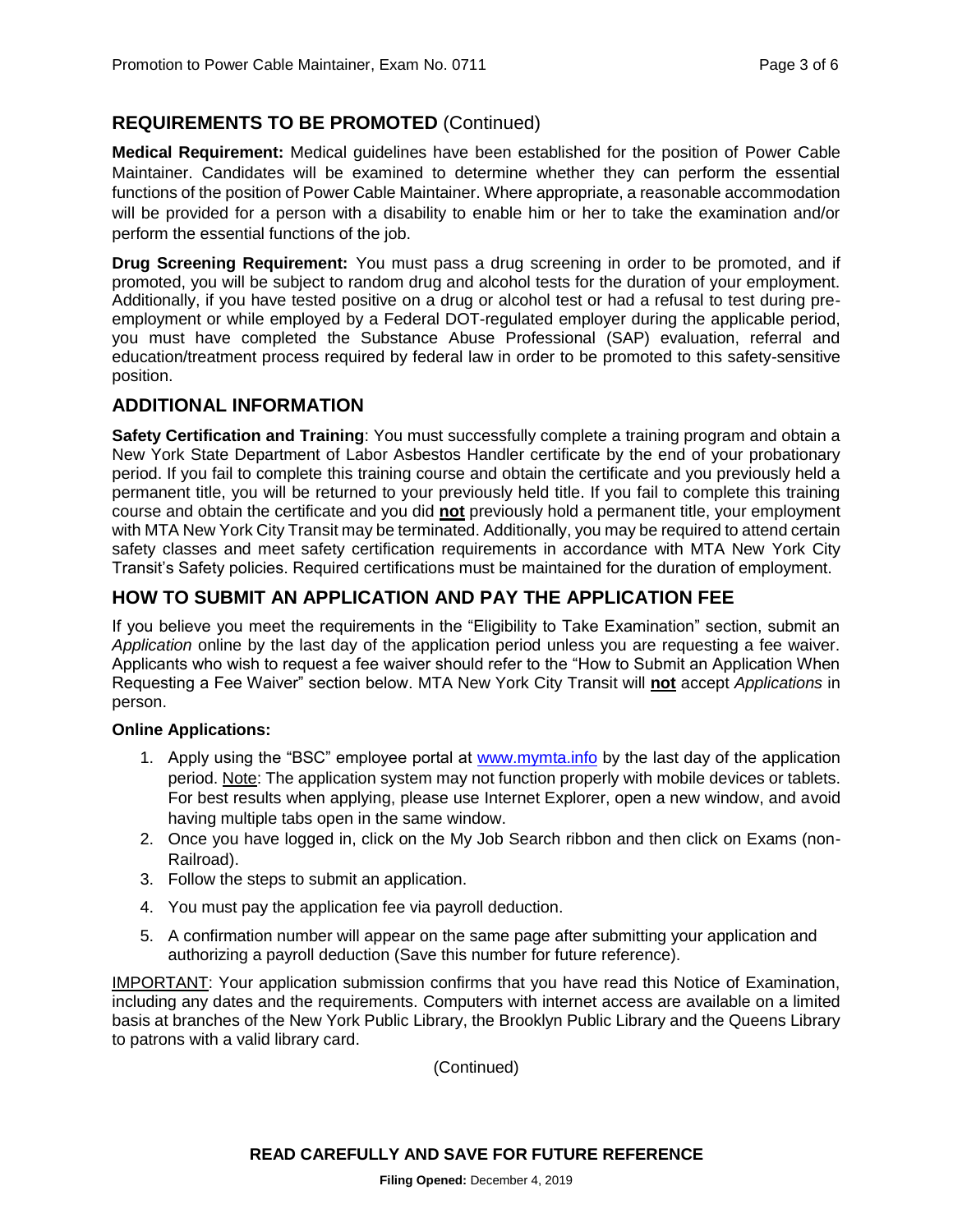#### **HOW TO SUBMIT AN APPLICATION AND PAY THE APPLICATION FEE** (Continued)

**Application Fee:** This fee is generally not refundable. Under special circumstances, you may be entitled to a refund. You should refer to the Department of Citywide Administrative Services ("DCAS") General Exam Regulations to determine if you are entitled to a refund prior to requesting a refund. You can refer to the bottom of the last page of the Notice of Examination for instructions on how to obtain a copy of the DCAS General Exam Regulations.

#### **HOW TO SUBMIT AN APPLICATION WHEN REQUESTING A FEE WAIVER**

Applicants who wish to request a fee waiver must obtain an *Application* in person at the MTA Exam Information Center as indicated below and must submit the *Application* by mail to the address in the "Correspondence" section below **by the last day of the application period**.

MTA New York City Transit will not accept *Applications* in person. Additional information on requesting an application fee waiver is available with the *Application*.

**MTA Exam Information Center**: Open Monday through Friday, from 9 AM to 3 PM, in the lobby at 180 Livingston Street, Brooklyn, New York. Directions: take the A, C, F, or R trains to the Jay Street-Metro Tech Station, or the 2, 3, or G train to the Hoyt Street Station.

#### **ADMISSION LETTER**

An *Admission Letter* will be mailed to you about 10 days before the first date of the practical skills test. If you do not receive an *Admission Letter* at least 4 days before this date, you may obtain a duplicate letter at the MTA Exam Information Center (as indicated above). A paper copy of the *Admission Letter* is your ticket for admission to the test.

Applicants **must** keep their mailing address **up to date**. Please refer to the Correspondence section below for instructions on how to update your address and other contact information.

#### **THE TEST**

You will be given a competitive practical skills test. A score of at least 70% is required to pass this test.

You will be scheduled to take the test on a date indicated in the above "Test Date" box. You will be randomly assigned to a test date and location, and you cannot request that your scheduled test date or location be changed, unless you meet the conditions in the "Special Arrangements" section below.

Your score on this test will determine 85% of your final score. Your seniority will determine the remaining 15%. You must pass the competitive practical skills test to have your seniority credited. Your seniority score will be 70 plus ½ point for each three months of completed, continuous service with an agency under the jurisdiction of the Commissioner, Department of Citywide Administrative Services in permanent competitive or non-competitive class titles. Your service will be credited through the first date of the competitive practical skills test, up to a maximum of 15 years. Time served prior to a break in service of more than one year will not be credited.

Veterans' or Disabled Veterans' Credit will be granted only to eligible passing candidates who request that they be applied. Veterans' or Disabled Veterans' Credit should be requested at the time of application, but **must** be requested before the date the eligible list is established. Claims for Veterans' or Disabled Veterans' Credit cannot be made once the eligible list is established.

The practical skills test may require you to read and interpret blueprint and wiring diagrams; read meters; test and splice power telephone cables; identify and use cable testing and maintenance tools and equipment; and make knots and rig a manhole for cable pulling.

Candidates for this exam will be given the option to **select one** of two Practical Skills sub-tests:

- 1) Power Cable Sub-test, or
- 2) Communication Cable Sub-test

The candidates will make their choice at the test site and once selected, **their choice is irrevocable.**

#### **READ CAREFULLY AND SAVE FOR FUTURE REFERENCE**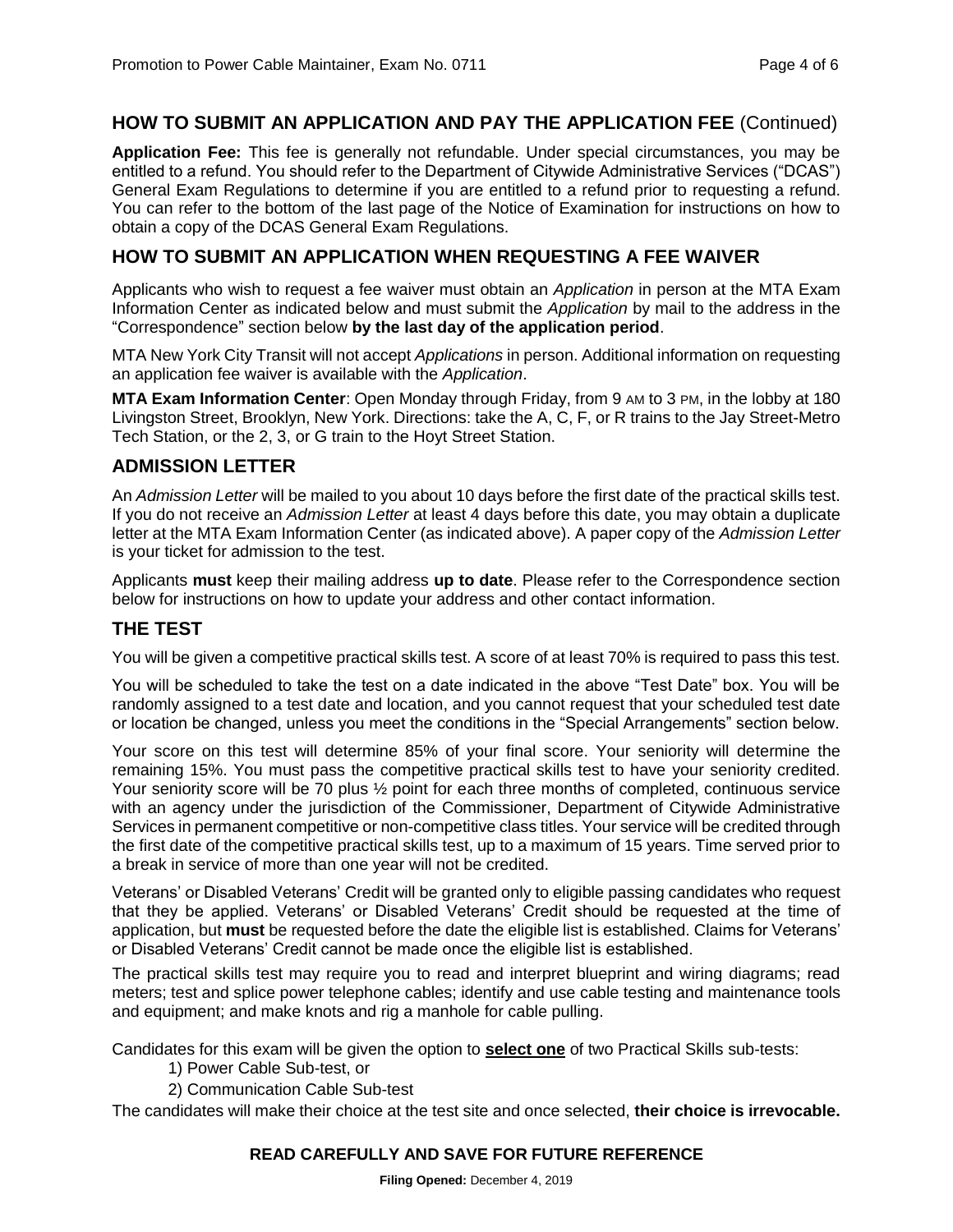# **TEST ADMINISTRATION GUIDELINES**

**Warning:** You are not permitted to enter the test site with cellular phones, smart watches, beepers, pagers, cameras, portable media players, or other electronic devices. Calculators are **not** permitted. Electronic devices with an alphabetic keyboard, word processing, or data recording capabilities, such as planners, organizers, etc., are prohibited. If you use any of these devices in the building at any time before, during, or after the test, you may **not** receive your test results, your test score may be nullified, and your application fee will **not** be refunded.

You may not have any other person, including children, present with you while you are being processed for or taking the test, and no one may wait for you inside of the test site while you are taking the test.

**Leaving:** You must leave the test site once you finish the test. If you leave the test site after being fingerprinted but before finishing the test, you will not be permitted to re-enter. If you disregard this instruction and re-enter the test site, you may not receive your test results, your test score may be nullified, and your application fee will not be refunded.

**Proof of Identity**: You must present your MTA New York City Transit employee ID when you arrive to take the test.

#### **THE TEST RESULTS**

If you pass the competitive practical skills test and are marked eligible, your name will be placed in final score order on an eligible list and you will be given a list number. You will be notified by mail of your test results. If you meet all requirements and conditions, you will be considered for promotion when your name is reached on the eligible list.

#### **SPECIAL ARRANGEMENTS**

**Late Filing:** Consult with **your department's Human Resources representative** to determine the procedure for filing a late *Application* if you meet one of the following conditions:

- 1. You are absent from work for at least one-half of the application period and are unable to apply for reasons such as vacation, sick leave or military duty; or
- 2. You become eligible after the above application period, but on or before the first date of the practical skills test.

**Make-Up Test:** You may apply for a make-up test if you cannot take the test on the scheduled test date for any of the following reasons:

- 1. Compulsory attendance before a public body;
- 2. On-the-job injury or illness caused by municipal employment where you are an officer or employee of the City;
- 3. Absence from the test within one week after the death of a spouse, domestic partner, parent, sibling, child or child of a domestic partner where you are an officer or employee of the City;
- 4. Absence due to ordered military duty;
- 5. A clear error for which MTA New York City Transit is responsible; or
- 6. A temporary disability, pregnancy-related, or child-birth-related condition preventing you from taking the test.

To request a make-up test, mail your request with your documentation of special circumstances to the address found in the "Correspondence" section below within 60 days of your scheduled test date or make the request within 60 days of restoration to your position after performing ordered military duty.

(Continued)